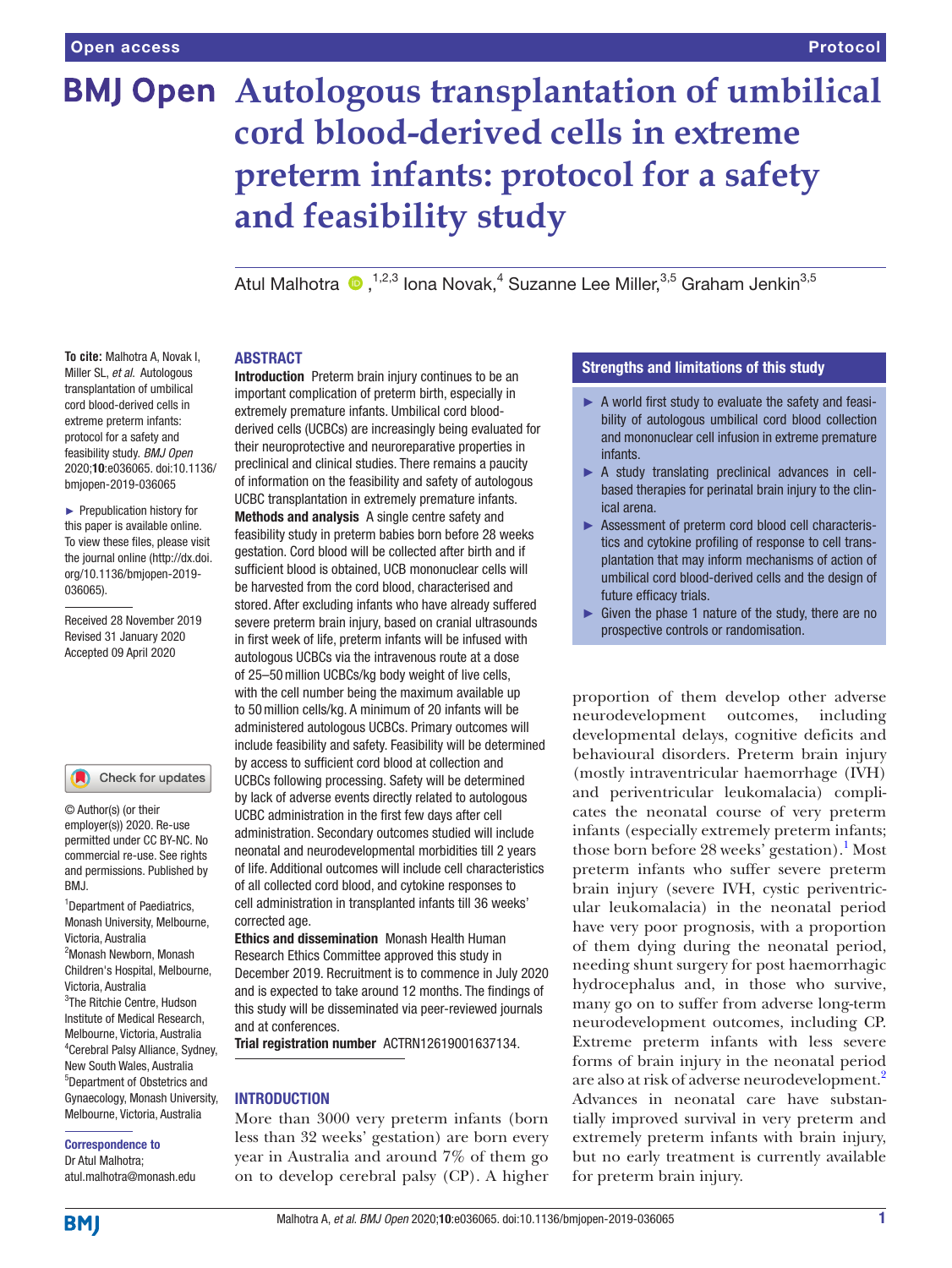

<span id="page-1-0"></span>Figure 1 Participant flow.

Cell therapies are increasingly being evaluated for neuroprotection and neuroregeneration in young chil- $\gamma^{3-6}$  including one current trial using sibling umbilical cord blood (UCB) in young children with confirmed CP in Australia. Further trials are proposed. There is now substantial preclinical evidence that administration of UCB-derived mononuclear cells in the early neonatal period reduces perinatal brain injury and prevents the progression of neuropathology and CP in the long term. Umbilical cord blood-derived cells (UCBCs) have been shown to be neuroprotective for the preterm brain when administered in preclinical models of preterm brain injury[.7–10](#page-4-3) More recently, we have shown that a single dose of UCBC therapy also delivered improvements in longterm behavioural outcomes in a rat model of neonatal hypoxic ischaemic injury.<sup>[11](#page-4-4)</sup> UCB can be easily and safely collected at birth, leading to a high cell yield which contains a wide variety of stem and progenitor cells that have been shown to mediate positive benefits on a variety of neurological cells, including glial cells, neurons and cells that maintain the blood brain barrier (BBB). $31012-14$ These, and other, studies show that the neuroprotective and neuroreparative benefits of early UCBC therapy for the developing brain are likely mediated by their antiapoptotic, anti-inflammatory, pro-angiogenic, neurogenic, antioxidant and BBB protective mechanisms.<sup>57-10</sup> Most of these studies have used the term cord bloodderived cells, but we have also investigated the neuroprotective/neuroreparative characteristics of preterm UCBCs.<sup>715</sup> There are only two published clinical studies,

which have been conducted, in preterm infants using autologous UCBCs, but the gestation age of included infants was greater than  $28$  weeks.<sup>[16 17](#page-4-6)</sup>

We hypothesise that in extremely premature infants, (1) autologous UCBC collection at birth will be feasible and the (2) intravenous administration of UCB-derived stem cells in the neonatal period will be safe. The specific aims of this study, thus, are to test the feasibility of collection of sufficient UCBC from cord blood; and safety of autologous intravenous UCBC administration in extremely preterm infants during the neonatal period.

# Methods and analysis

# **Design**

Phase 1, single centre feasibility and safety study.

# **Setting**

Monash Newborn, Monash Children's Hospital, Monash Health.

# **Participants**

Extreme preterm infants born before 28 completed weeks of gestation (up to  $27^{+6}$  weeks).

# Sample size

We aim to administer UCBCs to at least 20 extremely preterm infants at the dose range detailed below. The sample size is consistent with other phase 1 UCBC trials conducted in newborn infants. $3^{16}$  The number of recruited infants and cord blood collections will exceed 20 as we may not have enough cord blood collected after birth, or may not have enough UCBCs available for administration after processing of the cord blood. Further, some infants may be excluded after cord blood collection as per exclusion criteria below. See participant flow in [figure](#page-1-0) 1.

# Cord blood collection

# Cord blood collection and processing

UCB will be collected from all eligible extreme preterm infants of parents who have consented. Size appropriate needle (18–21 G) and collection containers/bags (Macopharma, Tourcoing, France) will be used to maximise the volume of cord blood that can be obtained. Minimum cord blood collection volume for inclusion in the trial will be 9 mL. Infants with collected cord blood volume of less than 9 mL will be excluded from the trial, but their cord blood will be retained and its characteristics investigated as part of a substudy. For all other infants, the collected cord blood  $(29 \text{ mL})$  will be processed according to standard cord blood processing procedures, aliquoted and cryopreserved.[18 19](#page-4-7)

# Storage and release

An aliquot containing sufficient numbers of UCBCs, according to weight of the preterm infant, required for early administration (see dose below) will be stored. Any excess UCBCs will compose further aliquot(s) that will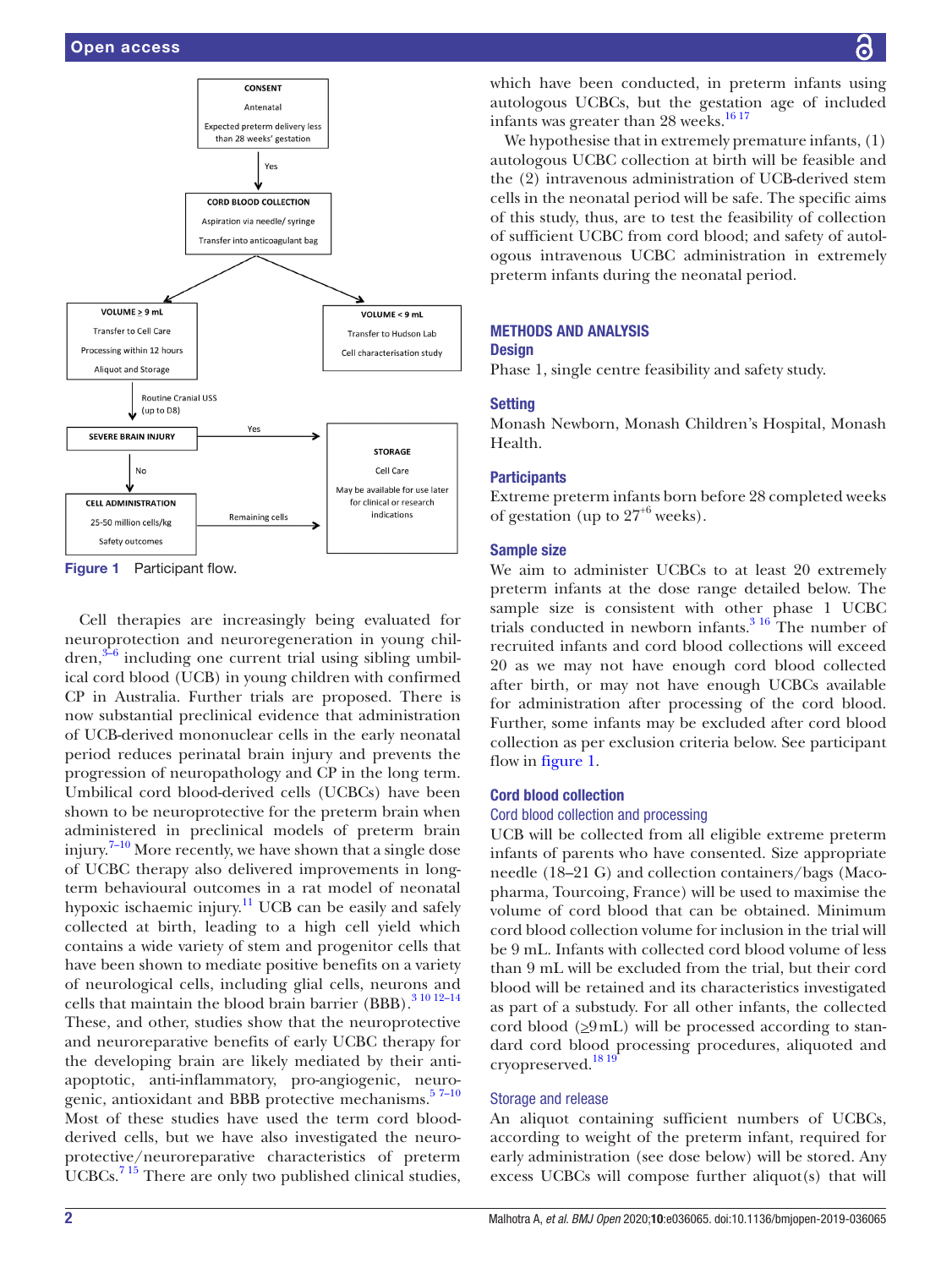be stored separately for potential subsequent use, not comprising part of the current trial. Cell Care (Heatherton, Victoria, Australia), a TGA (Therapeutics Goods Administration)-accredited cord blood bank, will be responsible for collection, processing, storage of all cord blood and release of UCBCs for autologous administration to the preterm infants. Standard testing for microbes, cell viability and DNA matching of UCBC to the preterm infant's DNA will be performed before release of UCBCs. Criteria for product release will include: free of microbial contamination after 7 days of culture, cell viability >70% as determined by trypan blue exclusion at the time of cryopreservation and following prior to administration, after thawing and washing of cryopreserved cells.

# Thawing and infusion preparation

On the day of infusion, UCBCs will be retrieved from liquid nitrogen storage, and, once product release criteria are met, the frozen UCBC aliquot will be transported to Monash Health. Cells will be thawed using a pre-warmed bead bath for approximately 2min. The UCBCs will be washed with dextrose/albumin and centrifuged at 350g for 5min prior to resuspension in dextrose/albumin, viability testing and counting of live cell number and dilution to the final desired concentration. The UCBCs will be suspended at a concentration 10% greater than the desired concentration to allow for cell loss. Volume of cell infusion prepared will be around 10mL/kg body weight.

# UCBC administration

#### Inclusion criteria

Extreme preterm infants with absence of severe brain injury on neonatal cranial ultrasounds, performed in the first week of life.

# Exclusion criteria

Extreme preterm infants with evidence of severe preterm brain injury as defined by grade III–IV IV $H^{20}$  $H^{20}$  $H^{20}$  and/or cystic periventricular leukomalacia. Infants who are likely to have redirection of intensive care due to any reason, as decided by the treating clinical team would also be excluded.

#### Intervention

UCBCs from autologous cord blood will be administered intravenously to infants, between D9 and D15 of life. This will follow a routine D8 cranial ultrasound scan. Infants with an active bacterial infection (blood culture positive in last 48hours) or instability as determined by the treating team will have cell administration deferred, for administration, if possible, within the treatment window  $(D9-D15)$ .

# Dose

UCBCs will be administered intravenously (through a peripheral intravenous catheter) at a dose of 25–50million viable cells/kg body weight, 25million/ kg being the proposed minimum dose and 50million/ kg being the maximum dose. The dose will depend on

the number of UCBCs able to be processed and deemed viable after cord blood collection. This dose is based on preclinical<sup>78 10 15 21</sup> and clinical studies<sup>[3 16](#page-4-2)</sup> on UCBC use for perinatal brain injury. If the number of cells available is less than 25million/kg, then cell administration will not occur in this trial but cell characteristics will be studied. These extreme premature infants frequently receive blood products (packed red blood cells, plasma and rarely platelets at volumes of 10–15mL/kg, and hence it was decided that the volume of cell infusion in this study will also be around 10mL/kg. The cell administration protocol will be based on an ongoing current placental stem cell study at Monash Newborn.<sup>22</sup>

# Cell infusion protocol

Infants will receive an infusion of UCBCs via a peripheral venous catheter. The suspension with UCBCs will be filtered through an inline intravenous filter. The infusion will be administered over 30min via a vertical syringe pump. No other medications, blood products or solutions will be infused via the same peripheral intravenous site during the UCBC infusion.

# Primary outcomes

The primary aims of this study are to test (1) feasibility of autologous cord blood collection and cell retrieval following processing from extremely premature infants; and (2) safety of autologous UCBC administration in eligible extremely preterm infants.

Feasibility will be determined by agreement to participate, ability to collect and process sufficient cord blood and then access to sufficient UCBCs within the second week of life to meet the infusion criteria. UCBCs will be collected from all potentially eligible infants but will only be administered to eligible infants as per inclusion and exclusion criteria above.

Safety of UCBC administration will be determined by occurrence of adverse events as defined below. Infants will be monitored as follows.

# Monitoring during UCBC infusion and nursery stay

Infants will be observed for 2hours prior to UCBC infusion to determine their baseline cardiorespiratory status and establish acceptable parameters for fluctuations during the infusion. During the infusion, HR, RR (Respiratory Rate), ECG, SpO<sub>2</sub>(peripheral oxygen saturation) will be monitored continuously while blood pressure (BP), temperature and site of infusion will be checked every 15 min. Post infusion, HR, RR, ECG,  $SpO_2$  will be continuously monitored, while BP and temperature will be checked hourly.

Infants, as a result of their prematurity, are likely to remain inpatients in intensive and special care nurseries for at least 3–4 months following the UCBC administration. The routine clinical care afforded infants over this time will serve as monitoring for adverse events.

Routine care will include continuous cardiorespiratory monitoring; physical examination (daily while infants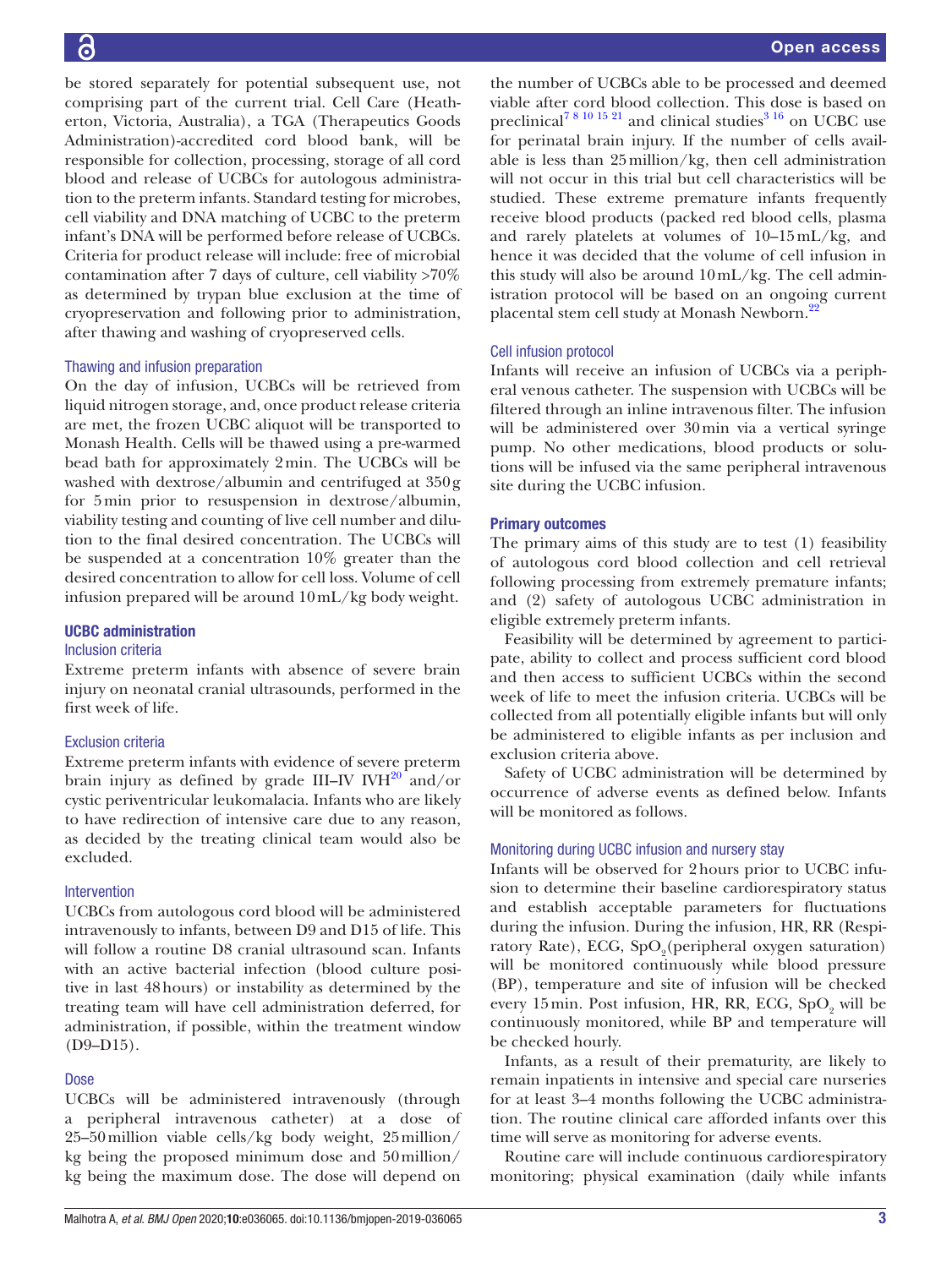# Open access

remains on respiratory support); anthropometry (weekly weight, head circumference, length); documentation of respiratory support requirements; chest radiograph, as clinically indicated; blood gas analysis, as determined by clinical team; cranial ultrasound, as per clinical practice but a minimum of two cranial ultrasounds post infusion prior to discharge (D28, D42); term equivalent age MRI brain, as per clinical practice.

# Monitoring post discharge

Following discharge from nursery, infants will be assessed at 6, 12, 18 and 24 months corrected age. Assessment will focus on general health including growth parameters and physical examination, reporting of any adverse events and medication usage. Neurodevelopmental assessment will be performed using standardised assessment tools, including General Movements and Hammersmith Infant Neurological Examination (at 3 months corrected age), and the Bayley Scales of Infants and Toddler Development (IV edition) at 2 years corrected age.

#### Defining adverse events

Adverse events will be defined as follows:

- ► During infusion
	- Local site reaction (erythema, oedema, extravasation at site of peripheral intravenous catheter site).
	- Any sustained change of 30% or more from baseline in vital signs (HR, RR, BP, SpO2, Temp).
- ► Within first 24hours of infusion
	- Any event requiring cardiopulmonary resuscitation.
	- Escalation of respiratory support (intubation of an infant receiving non-invasive respiratory support; or change to high frequency oscillatory ventilation in an infant receiving conventional ventilation at the time of UCBC infusion).
	- Fluid bolus or initiation/escalation of inotropic support.
- ► Infection within 48hours of UCBC infusion (culture proven bacterial, fungal or viral infection, or culture negative, clinically suspected infection).

# Data Safety Monitoring Board (DSMB)

An independent DSMB has been formed comprising a neonatologist, and a cell scientist/biologist to review all adverse incidents. Adverse incidents will be reported to DSMB within 1week of occurrence.

## Reporting to Human Research Ethics Committee (HREC)

The following reports will be submitted to HREC:

- Any adverse event/reaction deemed suitable by DSMB to temporarily halt the trial pending review.
- ► An interim report after UCBC administration to 10 babies.
- ► Annual research progress report.
- ► Any updates to protocol/Participant Information and Consent Form (PICF).

Neonatal and long-term general health and neurological outcomes, including cranial ultrasound changes after D8 of life (although unlikely to impact IVH outcomes as IVH is more a complication in the first week of life), term equivalent MRI brain findings (if clinically indicated), early neurodevelopment assessments in the first 3months of corrected age (General Movements, Hammersmith Neonatal/Infant Neurological Examinations) and 2-year neurodevelopment assessment (Bayley Scales of Infant Development, s of Infant Development, BSID-IV). The secondary outcomes of the study participants may also be compared with a matched historical cohort (same criteria of no evidence of severe brain injury by D8 scan) of extremely premature infants.

In a substudy, we will characterise the composition, characteristics and functionality of the preterm UCBCs collected from all enrolled infants. Comparative studies with stored term UCBCs collected for other studies will be considered.

We will also conduct a targeted cytokine analysis on infant's serum; namely interleukin 1b (IL-1b), IL-6, (Tumor Necrosis Factor) TNF-α and IL-10 at time (just before) of UCBC administration, 1day post administration and at 36–37 weeks postconceptional age as potential biomarkers for response to cell therapy. These cytokines have been shown to be impacted by UCBC administration in previous studies.<sup>89</sup>

## Statistical methods

As this is a phase I trial, detailed statistical analysis will not be required, but descriptive and inferential statistical analysis will be conducted as appropriate. Comparative analysis will be performed between study participants and historical matched controls.

## Ethics and dissemination Ethics

The study will be conducted in compliance with the approved protocol/amendment(s), conditions of Monash Health HREC approval and the NHMRC National Statement on Ethical Conduct in Human Research 2007 (updated May 2018). Expert neonatal clinical review panel and hospital ethics committee deliberated with the research team to determine the inclusion criteria. It was felt due to lack of acceptability by clinicians, and in the absence of safety evidence of UCBC transplantation in extremely premature infants; the trial should first include infants without severe brain injury to establish feasibility and safety. A patient consumer representative was involved in the ethics preparation and review of this protocol.

# Consent

Fully informed and written consent will be obtained antenatally from the parents after detailed discussion regarding the 'experimental' nature of this study, and